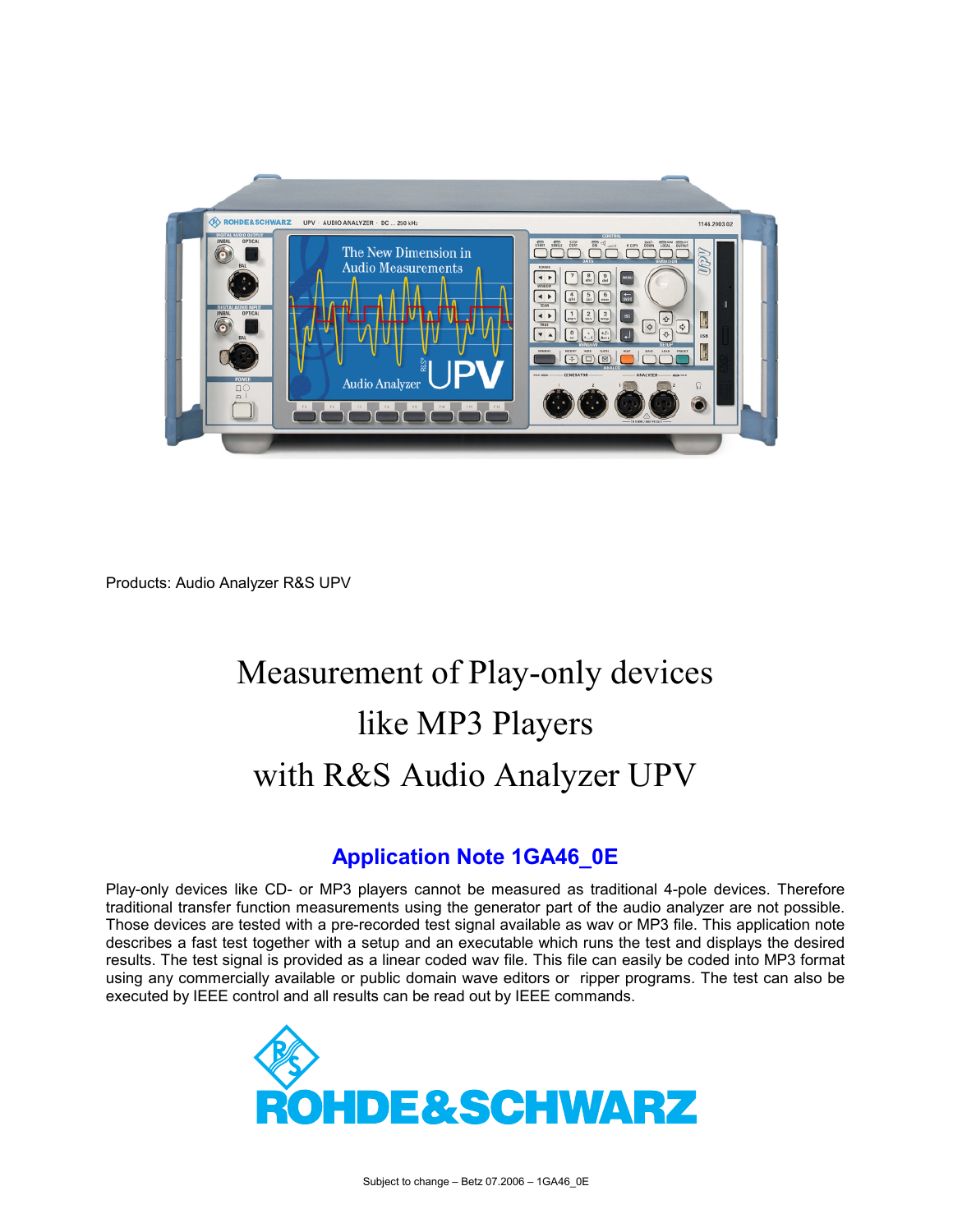# **Contents**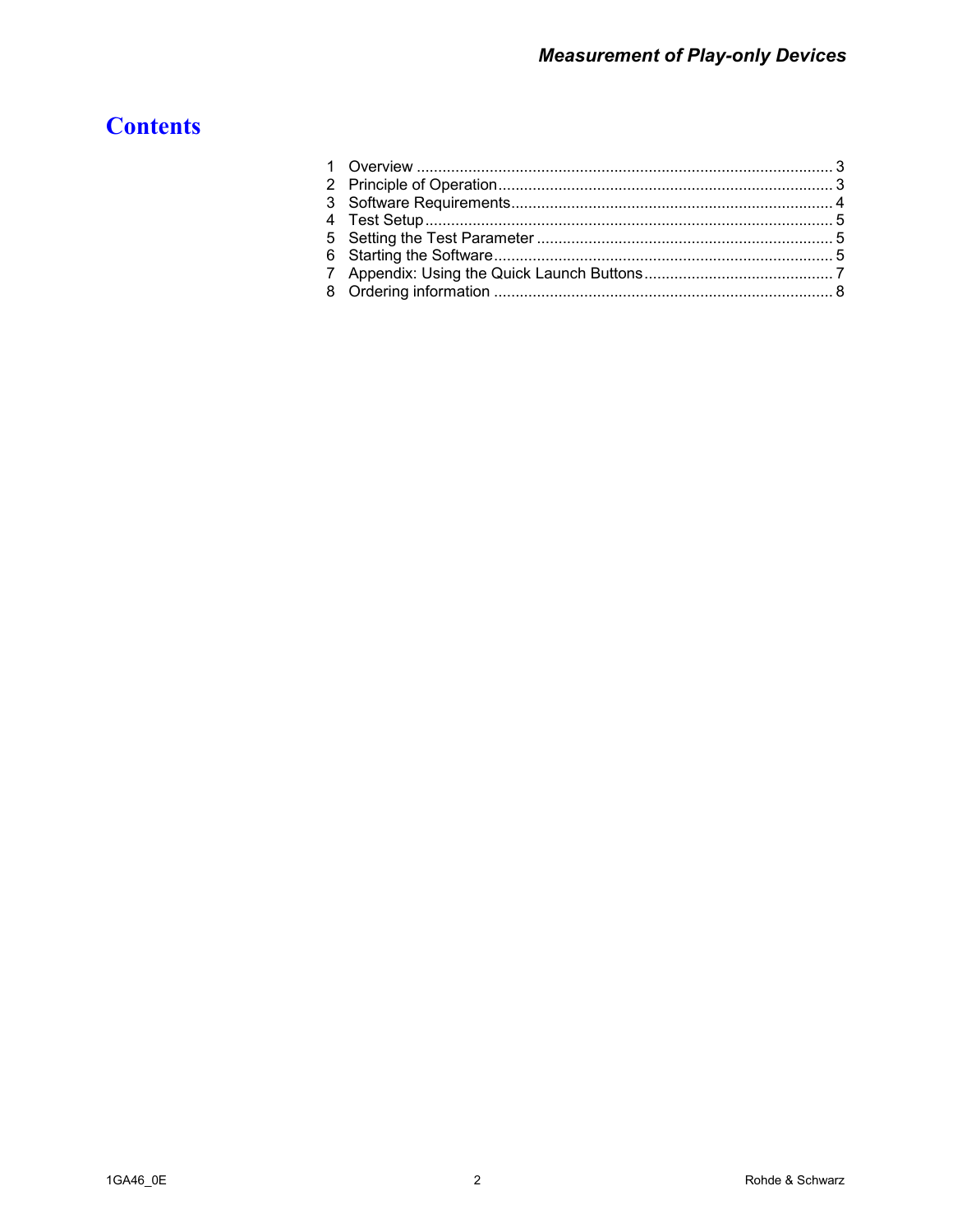### <span id="page-2-0"></span>**1 Overview**

Play-only devices like CD- or MP3 players cannot be measured as traditional 4-pole devices. Therefore traditional transfer function measurements using the generator part of the audio analyzer are not possible. Those devices are tested with a pre-recorded test signal available as wav or MP3 file. This application note describes a fast test together with a setup and an executable which runs the test and displays the desired results. The test signal is provided as a linear coded wav file. This file can easily be coded into MP3 format using any commercially available or public domain wave editors or ripper programs. The test can also be executed by IEEE control and all results can be read out by IEEE commands.

The Audio Analyzer R&S®UPV is abbreviated to UPV for the remainder of this Application Note.

## **2 Principle of Operation**

Play-only devices like CD- or MP3 players cannot be measured in traditional manner because the signal comes either from a disc or a file. So the only way to measure the audio characteristics of such a device is to use a test disc or a test file which contains all necessary test signals for the measurement.

Single tone measurements have the disadvantage that the beginning of the test sequence has to be synchronized with the test signal. Furthermore the test itself takes longer because a number of frequencies is tested sequentially step by step. A better solution is the use of a multitone signal which allows to measure all necessary parameters in one single measurement.

In the following application a 16 tone test signal is used which allows to measure frequency response, distortion, signal to noise ratio and crosstalk in a single measurement. The test signal is provided as a linear coded wav file. This signal can be used for creating a disc or a MP3 file using appropriate standard programs. Care has to be taken for selecting appropriate coding parameters like bit rate for the MP3 file, as they may influence the measurement results. It is recommended to use at least 256 kB/s to avoid frequency range limitations caused by the MP3 coding.

As the signal is continous, no start synchronization is needed. Just play the signal in the device under test and start the executable Player.exe at any time for the measurement.

In the analyzer the function FFT with a size of 16 k must be selected. Due to any pitch error in the device under test, the test signal is not synchronous to the FFT analysis. Therefore a FFT windowing function must be used. The Flat Top window is used here because it delivers the correct amplitude values also for nonsynchroneous signals. A pre-measurement is made in order to measure the frequency shift of the signal. This measurement delivers the pitch or frequency error of the DUT which can arise from the error of the Xtal frequency in the device. The nominal test frequencies are corrected by this pitch error for the measurement, so even with a pitch error up to 5% the measurements are correct.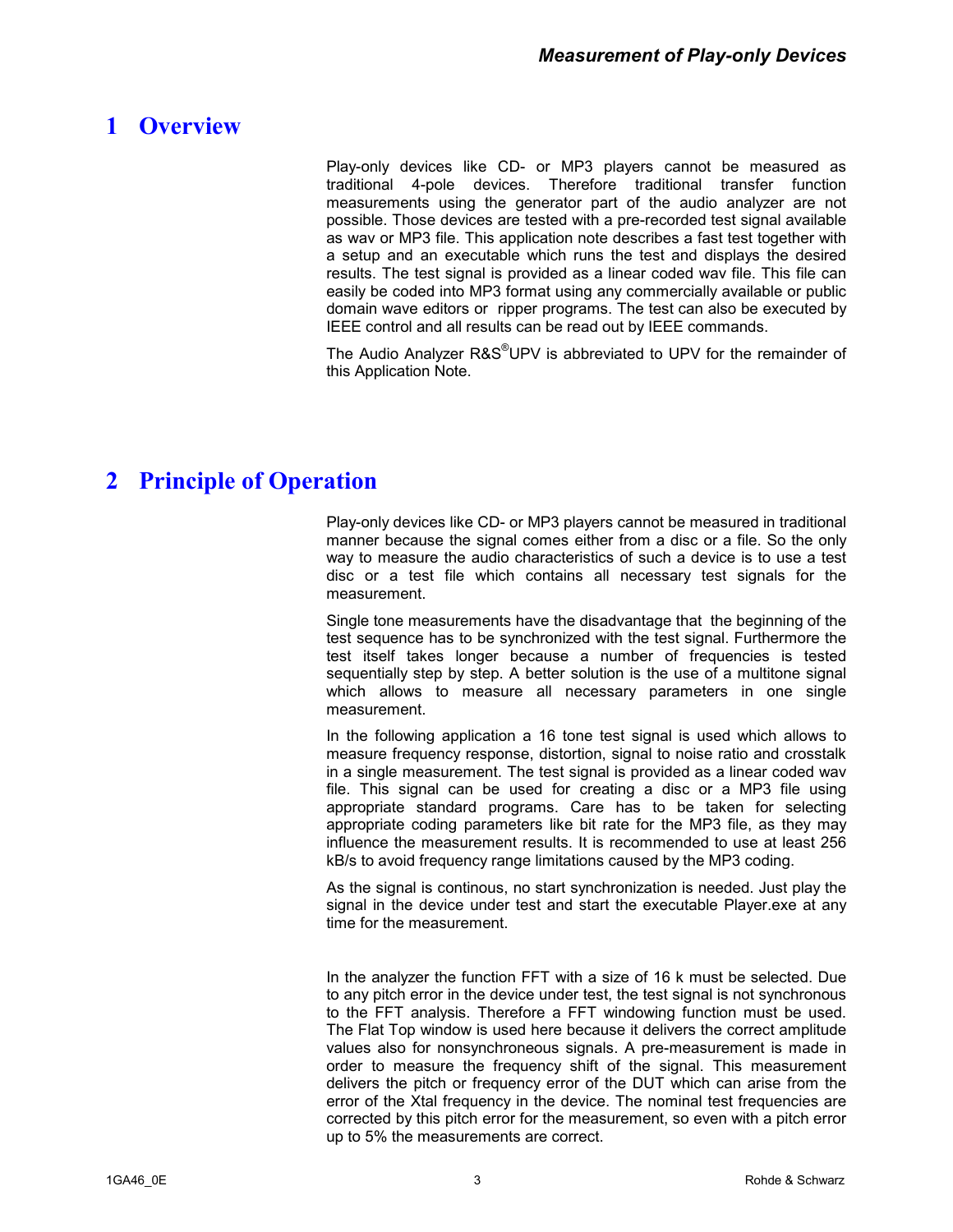<span id="page-3-0"></span>At about 100 Hz and 10 kHz, the frequencies in the left channel and in the right channel are slightly different thus allowing to measure the crosstalk from left channel to the right channel and vice versa at those frequencies.

Both channels comprise a 1 kHz component in the signal. The amplitude of this 1 kHz component is used as a 0 dB reference for the frequency response display, so the graph will always cross 0 dB at 1 kHz.

The test signal is composed such that it does not contain harmonic components of 1 kHz up to the  $9<sup>th</sup>$  harmonic Therefore the harmonics of the 1 kHz line can be measured and are shown as THD at 1 kHz.

The signal power in the spectral gaps of the multitone signal is summed up in the frequency range 20 Hz to 20 kHz, and the resulting voltage of this sum is regarded as the noise signal not directly caused by the test signal. It must be noted that the measured noise floor may be not identical to the noise floor without the multitone signal present. Due to nonlinearities in the device under test also higher order mixing products can occur anywhere in the spectrum and will thus be treated like noise. The noise voltage thus obtained is referred to the total signal level and displayed as S/N ratio.

The multitone signal used in this test contains the following frequencies (in Hz):

| Left  | 30   | 70   | 100  | 230   | 480   | 710   | 1000  | 1550  |
|-------|------|------|------|-------|-------|-------|-------|-------|
|       | 2600 | 4400 | 7100 | 9900  | 12000 | 15000 | 18000 | 20000 |
| Right | 30   | 70   | 130  | 230   | 480   | 710   | 1000  | 1550  |
|       | 2600 | 4400 | 7100 | 10100 | 12000 | 15000 | 18000 | 20000 |

This signal is provided as Player.wav together with the executable Player.exe for this application.

The macro measures, calculates and displays frequency response, pitch error, total level, level at 1 kHz, total harmonic distortion, crosstalk at 100 Hz and 10 kHz, and signal-to-noise ratio.

#### **3 Software Requirements**

The Audio Analyzer UPV needs firmware version 1.4.0 resp. 2.0.0 (for Compass version 2 in the UPV) or higher installed.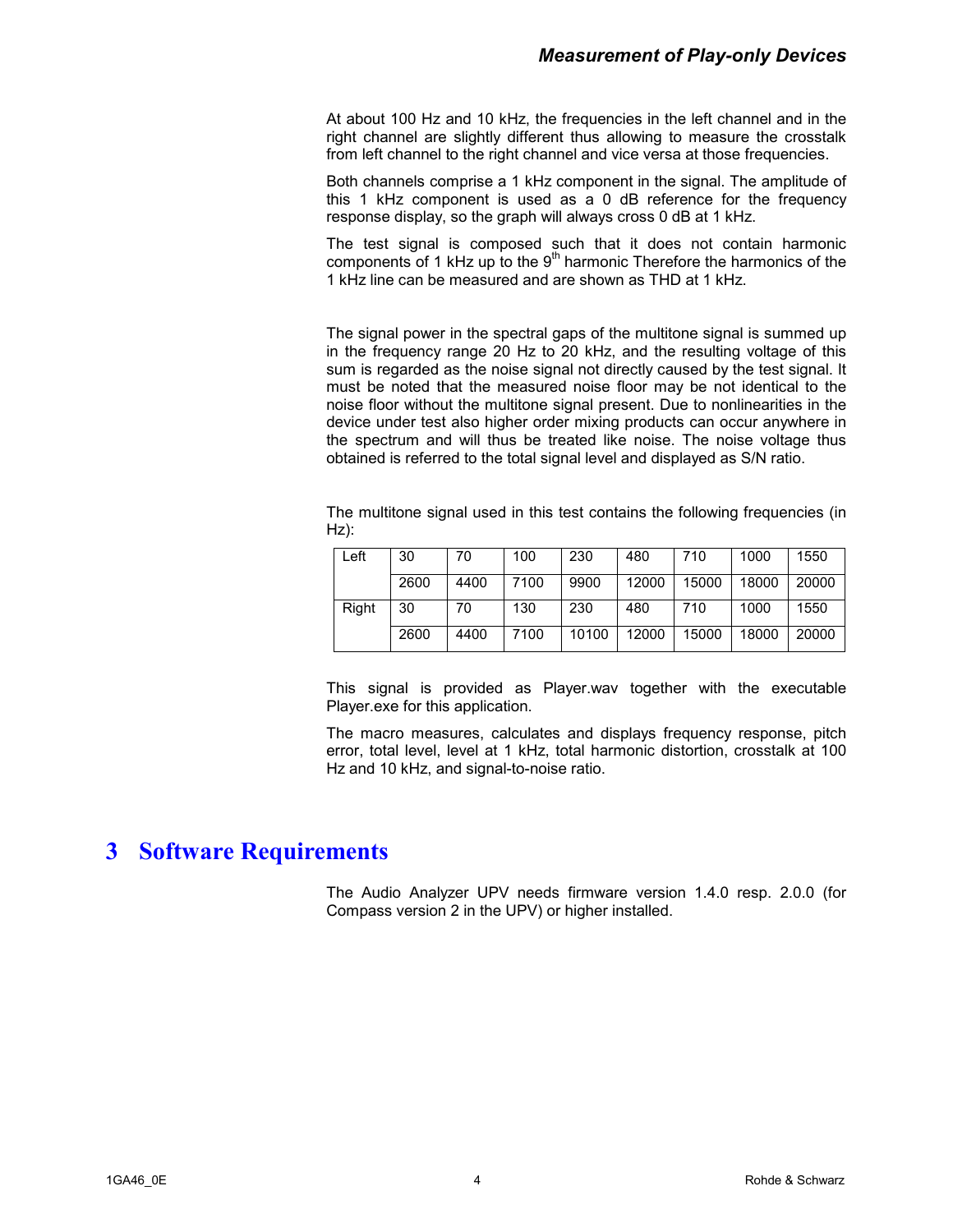#### <span id="page-4-0"></span>**4 Test Setup**

The test definition is given in the instrument setup Player.set. This setup or a modified setup made from Player.set must be loaded in the UPV before starting the macro. Please be aware that the setup Player.set also uses the generator part and generates the test signal Player.wav, so you can also test any 4-pole device using the UPV generator as a source instead of playing the file in the DUT. In case this is not required,the UPV generator may be switched to function Sine. Then the wav file will not be loaded together with the setup, which will speed up the setup loading time.

#### **5 Setting the Test Parameter**

The test level is given in the file Player.wav and cannot be changed. The file is scaled so that the peak amplitude reaches nearly full scale (-0.3 dB). Only in cases where the UPV generator is used, the generator level can be set in the generator function panel. The modified setup can then be stored under any convenient name. Please be aware that for the display of the frequency response graph, screen 2 has to be selected.

Any modified setup for the measurement may be stored and later recalled. The setup must be loaded into the UPV before starting the macro.

#### **6 Starting the Software**

The executable Player.exe can be copied into any directory of the UPV. The measurement is initiated by double-clicking this exe or by selecting Sequence – Run Macro from the UPV menu. It also possible to configure one of the quick start buttons to launch the measurement macro.

Player.exe can also be started by IEEE control with the command (it is assumed that the exe was copied into the directory D:\UPV\USER):

SYST:PROG:EXEC 'D:\UPV\USER\Player.exe'

The end of the program execution can be queried by reading bit 14 of the status operation register in the status operation system of the UPV. This bit is set to 1 as long as the macro is running, after finishing of the macro this bit is reset to 0.

After termination of the macro, the results are displayed on the UPV screen: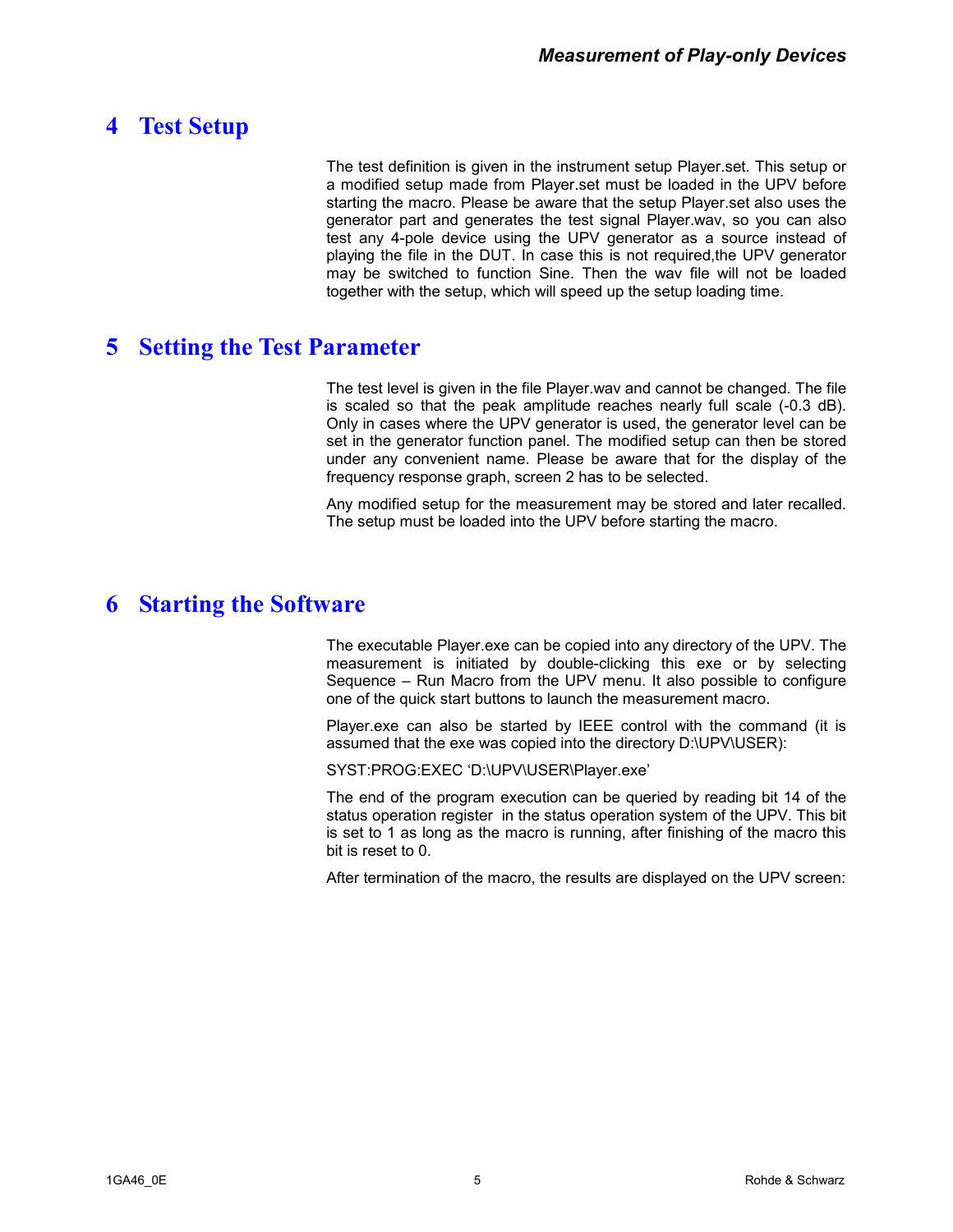

The results can further be read out remotely using the commands:

| trac:load:swe ay? | Returns the frequency response values in dB<br>relative to 1 kHz for channel 1 |
|-------------------|--------------------------------------------------------------------------------|
| trac:load:swe by? | Returns the frequency response values in dB relative to 1 kHz for channel 2    |
| trac:load:swe ax? | Returns the used frequencies in Hz for channel 1                               |
| trac:load:swe bx? | Returns the used frequencies in Hz for channel 2                               |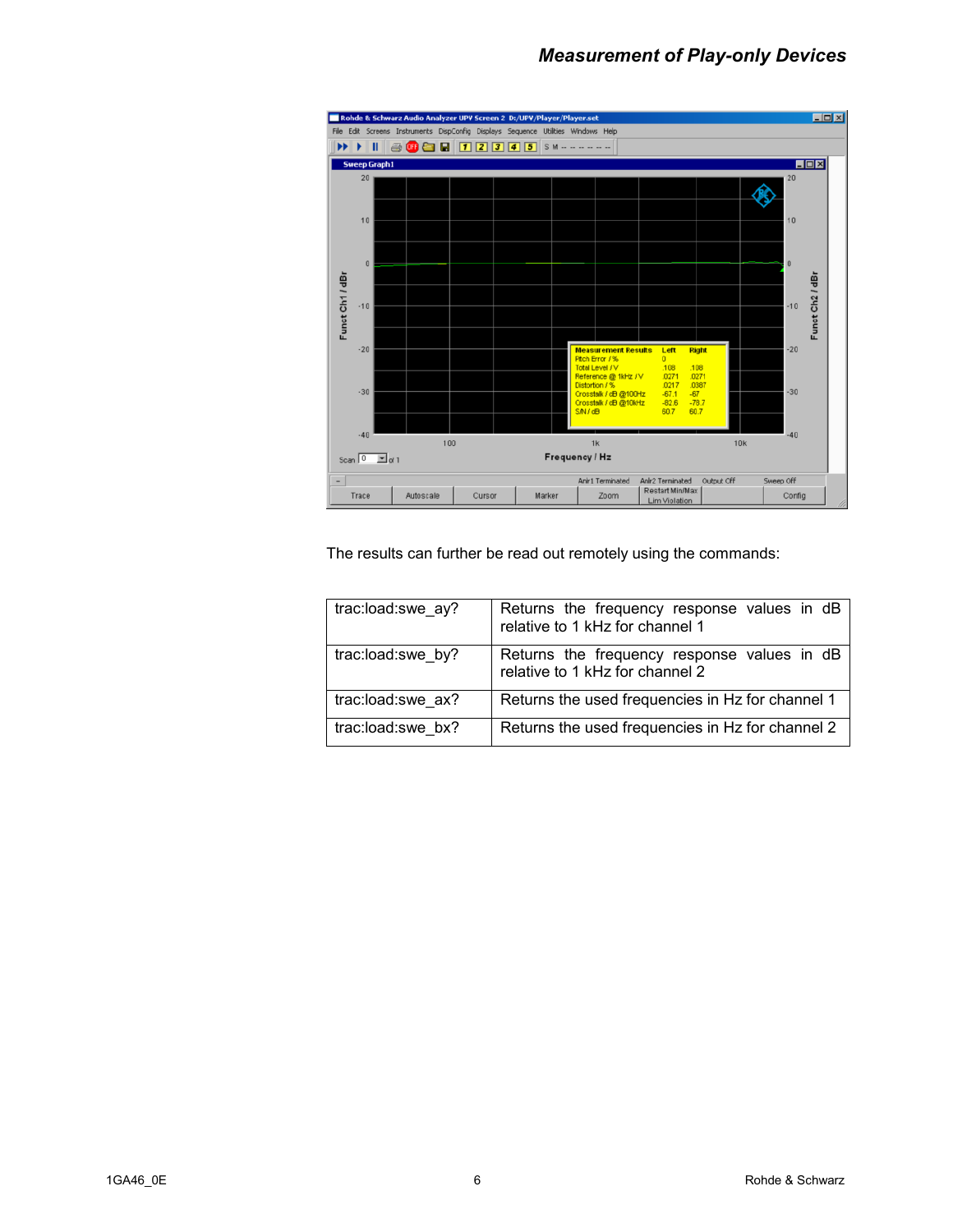| syst:mem:str1? | Returns the pitch error (speed error) in %                                                                     |
|----------------|----------------------------------------------------------------------------------------------------------------|
| syst:mem:str2? | Returns the total RMS level channel 1 and<br>channel 2 in V (values are comma separated)                       |
| syst:mem:str3? | Returns the reference level at 1 kHz for channel<br>1 and channel 2 in V                                       |
| syst:mem:str4? | Returns the THD distortion at 1 kHz for channel 1<br>and channel 2 in $%$                                      |
| syst:mem:str5? | Returns the crosstalk attenuation at 100 Hz (130<br>Hz) right to left and left to right in dB                  |
| syst:mem:str6? | Returns the crosstalk attenuation at 10 kHz (9900<br>Hz and 10100 Hz) right to left and left to right in<br>dB |
| syst:mem:str7? | Returns the noise level from 20 Hz to 20 kHz in<br>channel 1 and channel2 in V                                 |
| syst:mem:str8? | Returns the signal to noise ratio from 20 Hz to 20<br>kHz in channel 1 and channel2 in dB                      |

<span id="page-6-0"></span>The calculated values are available with the commands:

#### **7 Appendix: Using the Quick Launch Buttons**

The UPV offers 8 quick launch buttons which can be utilized either for loading pre-defined setups or for starting pre-defined macros. The quick launch buttons are on the toolbar which is either displayed permanently on top of the UPV window (can be set in "Utilities  $\rightarrow$  Config Panel") or appears on the right side when the mouse is moved to the right edge of the UPV window.

The assignment of the buttons can be defined in "Utilities  $\rightarrow$  Quick Launch Config …":

| Rohde & Schwarz Audio Analyzer UPV Screen 2 D:/UPV/Multisine/Multisine 16 16k.set |                            |      |                   |  |                                          |                                            |  |
|-----------------------------------------------------------------------------------|----------------------------|------|-------------------|--|------------------------------------------|--------------------------------------------|--|
|                                                                                   | File<br>Edit Screens       |      |                   |  | Instruments DispConfig Displays Sequence | <b>Utilities</b><br>Windows<br><b>Help</b> |  |
|                                                                                   | <b>今时日日12345</b><br>Ш      |      |                   |  |                                          | Diagnostic Panel (closed)                  |  |
|                                                                                   |                            |      |                   |  |                                          | Config Panel (closed)<br>١3.               |  |
|                                                                                   | <b>Measurement Results</b> | Left | <b>Right</b>      |  |                                          |                                            |  |
|                                                                                   | Total Level / V            | 42   | .539              |  |                                          | Ouick Launch Config                        |  |
|                                                                                   | 0dB Reference / V          | .101 | .169              |  |                                          | Install Options                            |  |
|                                                                                   | overall THD / %            | .01  | .003 <sub>1</sub> |  |                                          |                                            |  |
|                                                                                   | Noise Level (mV)           | 335  | 19                |  |                                          |                                            |  |

**Fig. 1** Starting the Quick Launch Config Panel

This menu opens the following configuration panel: